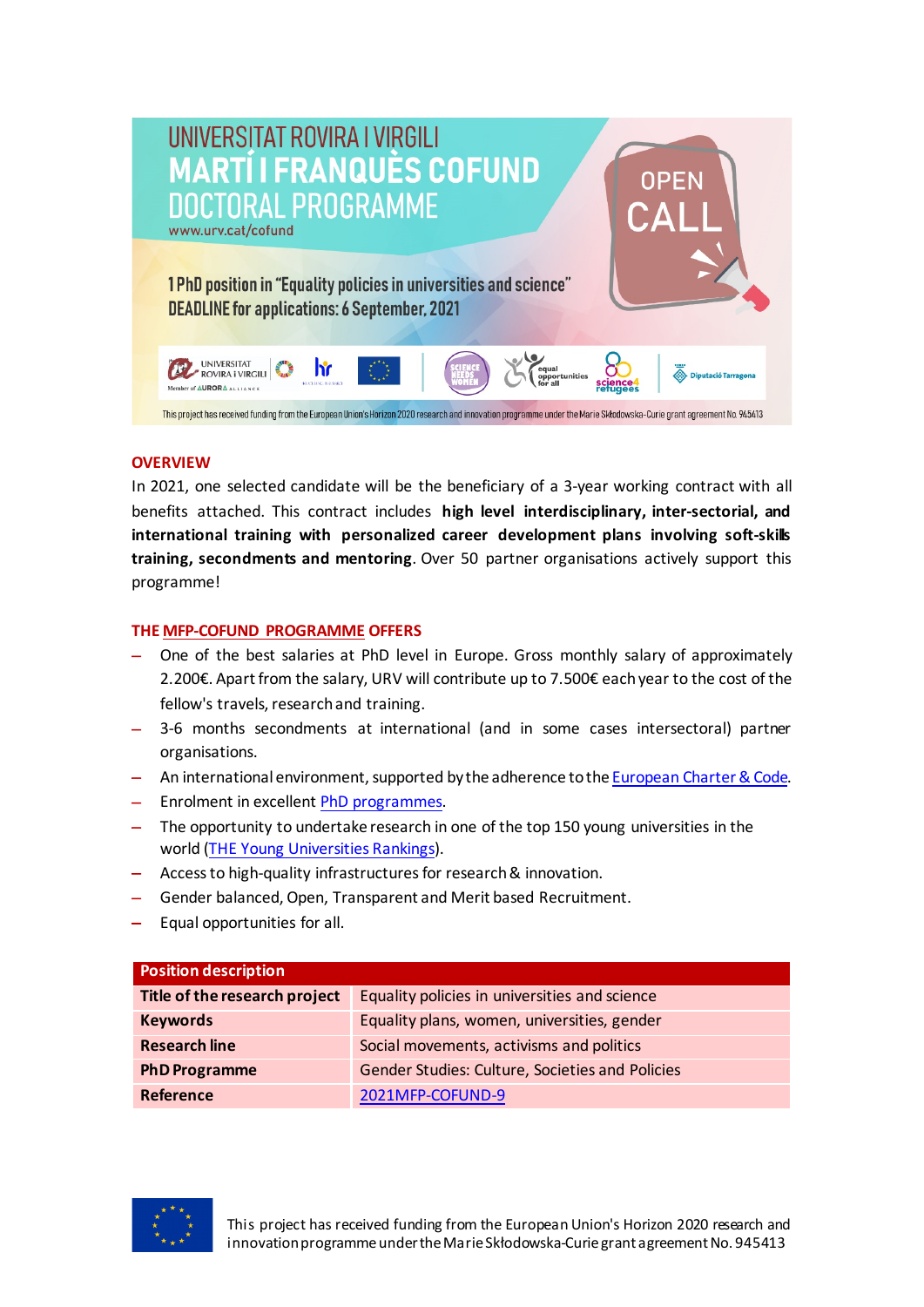#### **DESCRIPTION OF THE RESEARCH PROJECT**

In recent years, both in Spain and in the European Union as a whole, there has been an important development of equality policies in science and in universities. This process was advanced and has been implemented through specific policy initiatives and legislation. Specifically, in Spain, this was carried out thanks to the approval of Organic Law 3/2007 for the effective equality of women and men, and the subsequent equality regional regulations, and was supplemented by Organic Law 4/2007 of Amendment of the Organic Law of Universities. Both laws regulated the creation of organizational structures and equality plans within universities, becoming key elements for the development of equality policies in those institutions. Subsequently, the thirteenth additional provision of Law 14/2011 on Science, Technology and Innovation was responsible for regulating the implementation of the gender perspective in science.

In the European Union, a number of reports and studies on the situation of women in the various fields of scientific activity have been carried out since the 1990s. These studies identified the inequalities between men and women and have provided empirical evidence of the barriers that exist in the functioning of scientific institutions and universities. One of the most verified conclusions is that the inequalities identified affect the development of professional careers of women scientists, compared to their male counterparts. On the basis of these reports, a series of actions have been developed to promote equality between men and women in science. With the adoption of the H2020 Programme, a commitment was made to promote equality between men and women as well as gender mainstreaming in research and innovation. Engagement reaffirmed in the Horizon Europe programme, which establishes as a criterion of eligibility of participants to have approved a Gender Equality Plan.

This whole process of implementing equality policies has been a central element in advancing the elimination of certain discriminations that have affected and continue to affect women. In the case of universities, two factors can be highlighted by the potential they have in helping to build more egalitarian organizations: the creation of equality units within the university structure and the elaboration of equality plans.

These instruments have also served to identify the elements that may hinder the advancement of equality policies in the universities themselves and in the science system in general. Identifying these elements is key to be able to promote the most appropriate measures with the aim of eliminating possible discrimination.

The main objective of the research presented here is to assess the impact of the measures adopted as a result of the implementation of equality policies on the reduction of inequality between men and women within universities. It is also interesting to analyse what are the most relevant challenges to achieve more effective equality policies in the field of science and, in particular, in European and Spanish universities. More than 10 years after the creation of the first equality units and plans, it is appropriate to analyse and evaluate this process and the remaining challenges.

#### **REQUIRED PROFILE**

Highly desirable attributes of the ideal candidate:

− Demonstrated previous experience in one or more of the following topics: gender and women studies, sociology, equality policies.